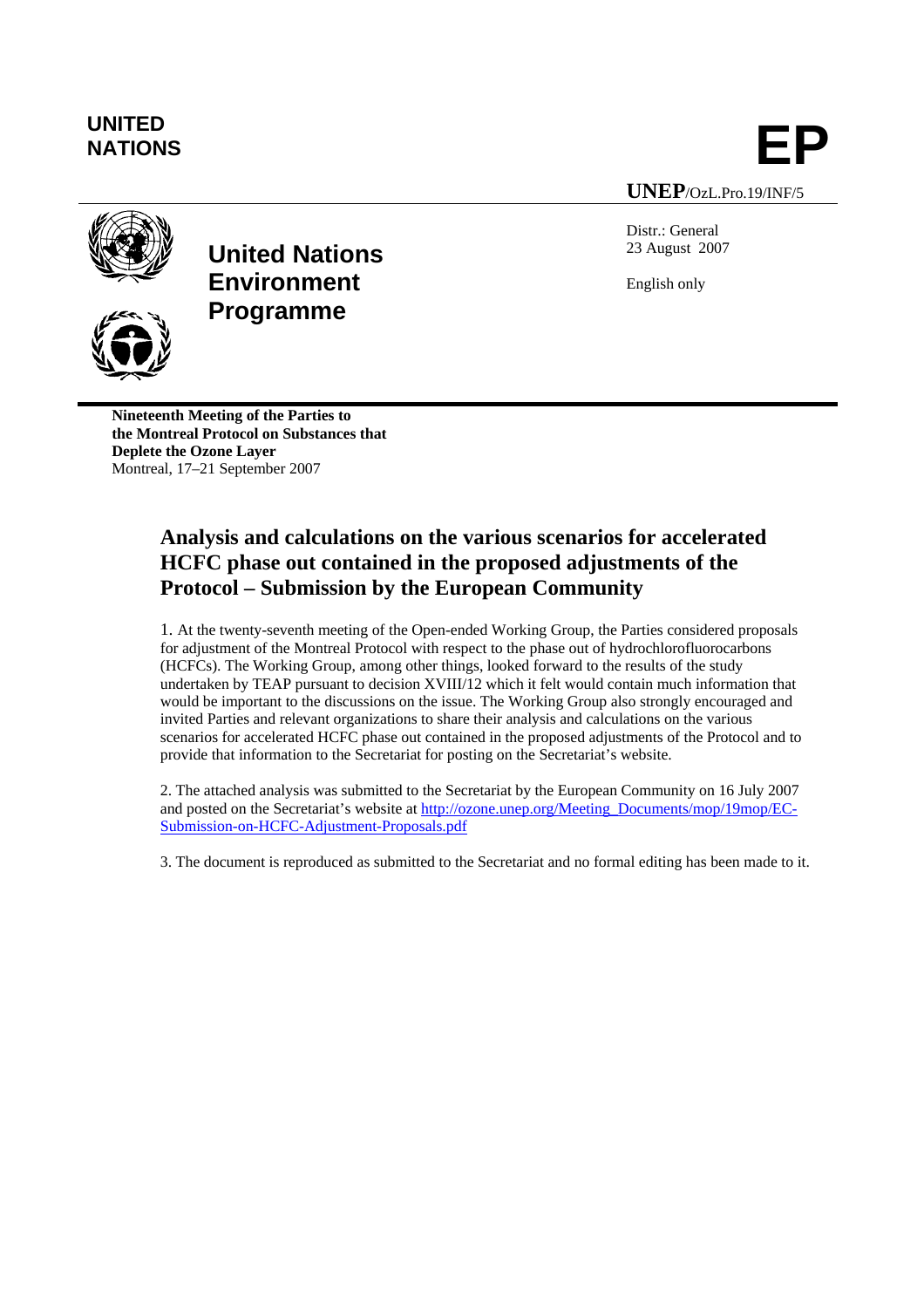

**23 May 2007** 

### **MEMORANDUM to the European Commission**

## **Assessment of Reduction of HCFC Production, Consumption, and Emissions under the Proposed Changes to the Montreal Protocol**

The following memorandum prepare to the attention of the European Commission summarizes adjustments to the Montreal Protocol proposed by several Parties for discussion at the  $27<sup>th</sup>$  Open-Ended Working Group (OEWG) Meeting of the Parties (4-7 June 2007). The memorandum also provides aggregate HCFC production, consumption, and emissions reductions under each of the proposed scenarios.

Authors: Toby Krasney, Jess Kyle, Katrin Moffroid, Marian Van Pelt, Mark Wagner, ICF International

**Contacts**: European Commission, DG Environment, Unit C4. Thomas Verheye (thomas.verheye@ec.europa.eu); Philippe Tulkens (philippe.tulkens@ec.europa.eu)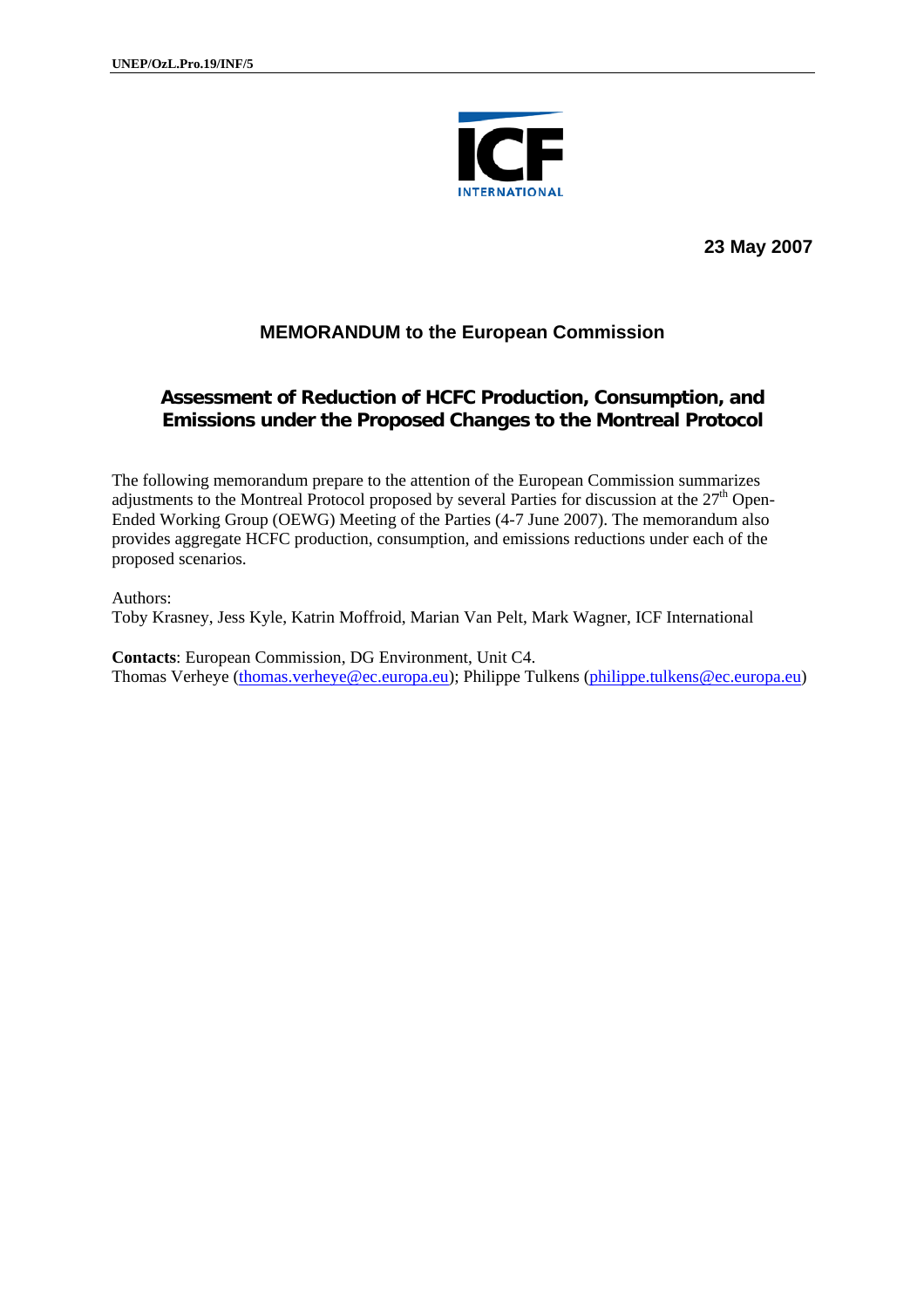## **Introduction**

This analysis estimates the stratospheric ozone and climate impacts associated with a number of different proposed adjustments to the Montreal Protocol to be examined at the  $27<sup>th</sup>$  Open-Ended Working Group (OEWG) Meeting of the Parties. Specifically, this analysis calculates the ODP- and GWP-weighted production, consumption, and emission reductions associated with reduced HCFC production and consumption under each of the proposals. This analysis does not take into account other climate impacts such as the following:

- **Climate impact of the transition away from HCFCs to high-GWP alternatives** (e.g., HFC-134a, R410A, R407C). In phasing out HCFC consumption, users will inevitably transition to alternative chemicals. To the extent that these alternatives are high-GWP gases, the actual net climate impact of HCFC phaseout may be considerably less than the GWP-weighted consumption and emission reductions calculated in this analysis.
- Climate impact of transitioning to more energy efficient equipment.  $CO<sub>2</sub>$  emissions associated with the energy use of HCFC or alternative equipment are not included in this analysis. While it is likely that new or retrofitted equipment will have better energy efficiency, the GWP-weighted emission/consumption reductions presented in this analysis only relate to emissions/consumption of HCFCs, not any climate impact associated with energy use required to run the equipment (e.g., a chiller, refrigerator, AC unit).
- **Climate impact of reducing production of high-GWP byproduct**. The impact of byproduct emissions, such as unabated HFC-23 emissions that result from the production of HCFC-22, is not included in this analysis. Including such emissions into the analysis would yield greater climate benefits than identified here.

## **Summary of Proposed Policy Options**

Several countries proposed adjustments to the Montreal Protocol to be examined at the  $27<sup>th</sup>$  OEWG Meeting of the Parties.

Alternative scenarios for the phaseout of HCFC consumption and production were proposed by:

- Mauritania
- Federated States of Micronesia
- Mauritius

l

- United States $<sup>1</sup>$ </sup>
- Iceland, Norway and Switzerland, jointly
- Argentina and Brazil, jointly

The proposals by Mauritania and the Federated States of Micronesia are identical and, therefore, are presented as one proposal.

Tables 1 and 2, below, summarize the proposed alternative phaseout scenarios for HCFC consumption and production in non-Article 5 countries. Table 3 and Table 4 present the proposed phaseout adjustments for HCFC consumption and production in Article 5 countries.

Table 1: Proposed Alternative Phaseout Scenarios for Consumption of HCFCs in Non-Article

 $<sup>1</sup>$  The adjustments proposed by the United States do not include specific phase-down steps for production; hence</sup> only reductions in consumption and emissions are analyzed under the U.S. proposal.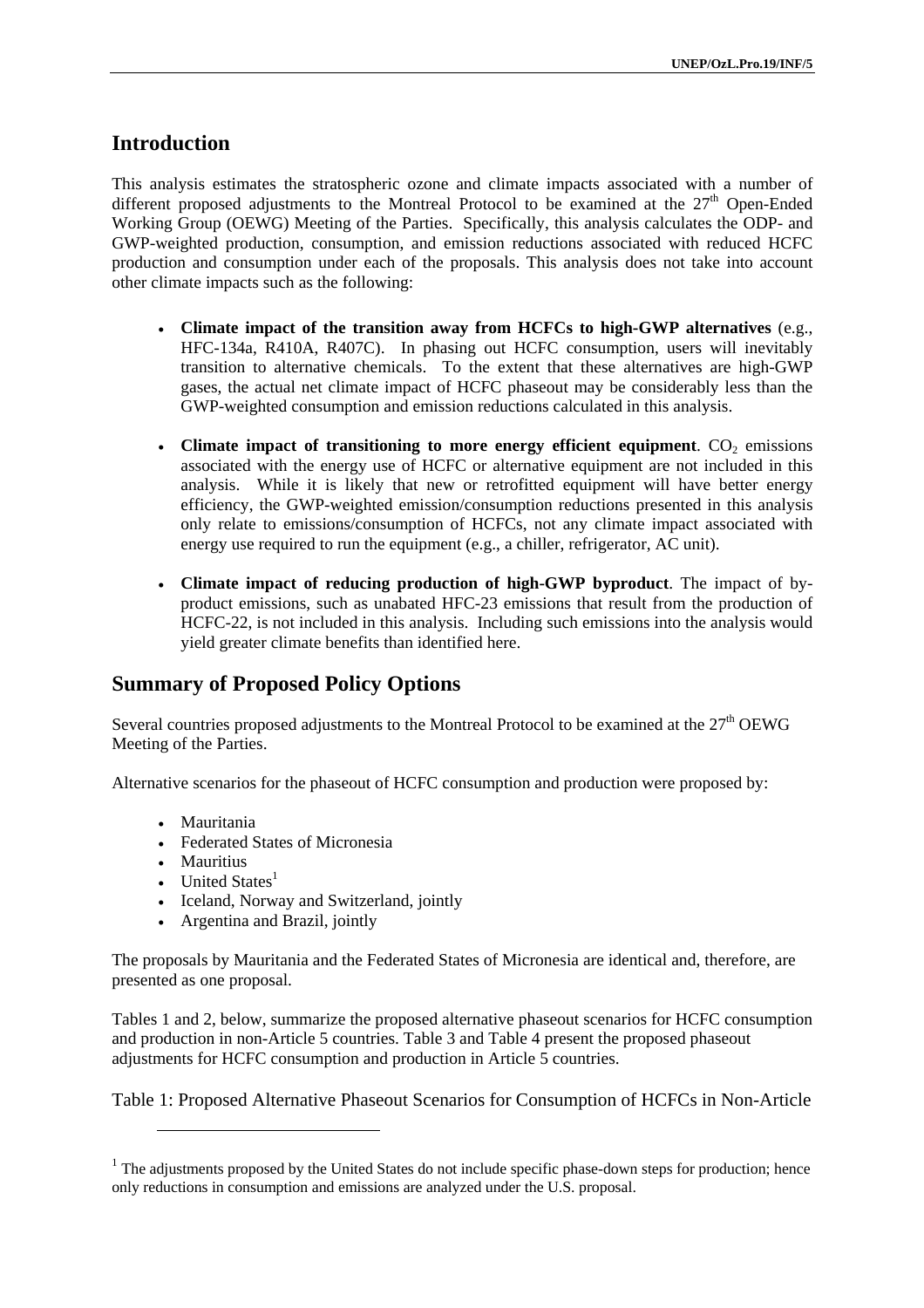| .) Countries |                          |                  |                            |                 |                 |
|--------------|--------------------------|------------------|----------------------------|-----------------|-----------------|
| Year         | <b>Montreal Protocol</b> | Mauritania/      |                            | <b>USA</b>      | Argentina &     |
|              |                          | Micronesia/      | <b>All HCFCs</b>           | HCFC-22, HCFC-  | <b>Brazil</b>   |
|              |                          | <b>Mauritius</b> |                            | 142b, HCFC-141b |                 |
| 1989         |                          |                  | <b>Baseline</b>            |                 |                 |
| 1996         | Freeze on 1989           | Freeze on 1989   | Freeze on 1989             | Freeze on 1989  | Freeze on 1989  |
|              | <b>HCFC</b>              | <b>HCFC</b>      | <b>HCFC</b>                | <b>HCFC</b>     | <b>HCFC</b>     |
|              | $consumption +$          | $consumption +$  | $consumption +$            | $consumption +$ | $consumption +$ |
|              | 2.8% of 1989             | 2.8% of 1989     | 2.8% of 1989               | 2.8% of 1989    | 2.8% of 1989    |
|              | ODP-weighted             | ODP-weighted     | ODP-weighted               | ODP-weighted    | ODP-weighted    |
|              | CFC consumption          | CFC consumption  | CFC consumption            | CFC consumption | CFC consumption |
| 2004         | 35% reduction            | 35% reduction    | 35% reduction              | 35% reduction   | 35% reduction   |
|              | from baseline            | from baseline    | from baseline              | from baseline   | from baseline   |
| 2010         | 65% reduction            | 90% reduction    | 65% reduction              | 75% reduction   | 65% reduction   |
|              | from baseline            | from baseline    | from baseline <sup>a</sup> | from baseline   | from baseline   |
|              |                          |                  |                            |                 |                 |
| 2015         |                          | 99.5% reduction  | 90% reduction              | 95% reduction   | 90% reduction   |
|              |                          | from baseline    | from baseline <sup>a</sup> | from baseline   | from baseline   |
| 2020         | 99.5% reduction          |                  | 100% reduction             | 100% reduction  | 100% reduction  |
|              | from baseline            |                  | from baseline <sup>a</sup> | from baseline   | from baseline   |
| 2030         | 100% reduction           | 100% reduction   |                            |                 |                 |
|              | from baseline            | from baseline    |                            |                 |                 |

#### 5 Countries

<sup>a</sup>**Although a more stringent phaseout for HCFC-22, -141b, and -142b has been prescribed by the United States proposal, other HCFCs are permitted to be consumed up to the level of the cap on all HCFCs (i.e., up to 10% of baseline in 2010 and 5% in 2015). In practice, it is unlikely that this volume of other HCFCs will be consumed. However, for comparability, this analysis models total allowable consumption under all proposals.** 

| Table 2: Proposed Alternative Phaseout Scenarios for Production of HCFCs in Non-Article 5 |  |
|-------------------------------------------------------------------------------------------|--|
| Countries                                                                                 |  |

| Year | <b>Montreal Protocol</b> | Mauritania/<br><b>Micronesia/ Mauritius</b> | Iceland, Switzerland &<br>Norway | Argentina & Brazil     |
|------|--------------------------|---------------------------------------------|----------------------------------|------------------------|
| 1989 |                          |                                             | <b>Baseline</b>                  |                        |
|      |                          |                                             |                                  |                        |
| 2004 | Freeze on 1989 HCFC      | Freeze on 1989 HCFC                         | Freeze on 1989 HCFC              | Freeze on 1989 HCFC    |
|      | production $+2.8\%$ of   | production $+2.8\%$ of                      | production $+2.8\%$ of           | production $+2.8\%$ of |
|      | 1989 ODP-weighted        | 1989 ODP-weighted                           | 1989 ODP-weighted                | 1989 ODP-weighted      |
|      | CFC production + 15%     | CFC consumption +                           | CFC consumption +                | CFC consumption +      |
|      | for BDN                  | 15% for BDN                                 | 15% for BDN                      | 15% for BDN            |
| 2010 |                          | 90% reduction from                          | 65% reduction from               |                        |
|      |                          | baseline + 15% BDN                          | baseline + 10%BDN                |                        |
| 2015 |                          | 99.5% reduction from                        | 90% reduction from               |                        |
|      |                          | baseline $+15%$ BDN                         | baseline + 10% BDN               |                        |
| 2020 |                          |                                             | 99.5% reduction from             | 100% reduction from    |
|      |                          |                                             | baseline + 1% BDN                | baseline               |
| 2030 |                          | 100% reduction from                         | 100% reduction from              |                        |
|      |                          | baseline                                    | baseline                         |                        |
| 2040 |                          |                                             |                                  |                        |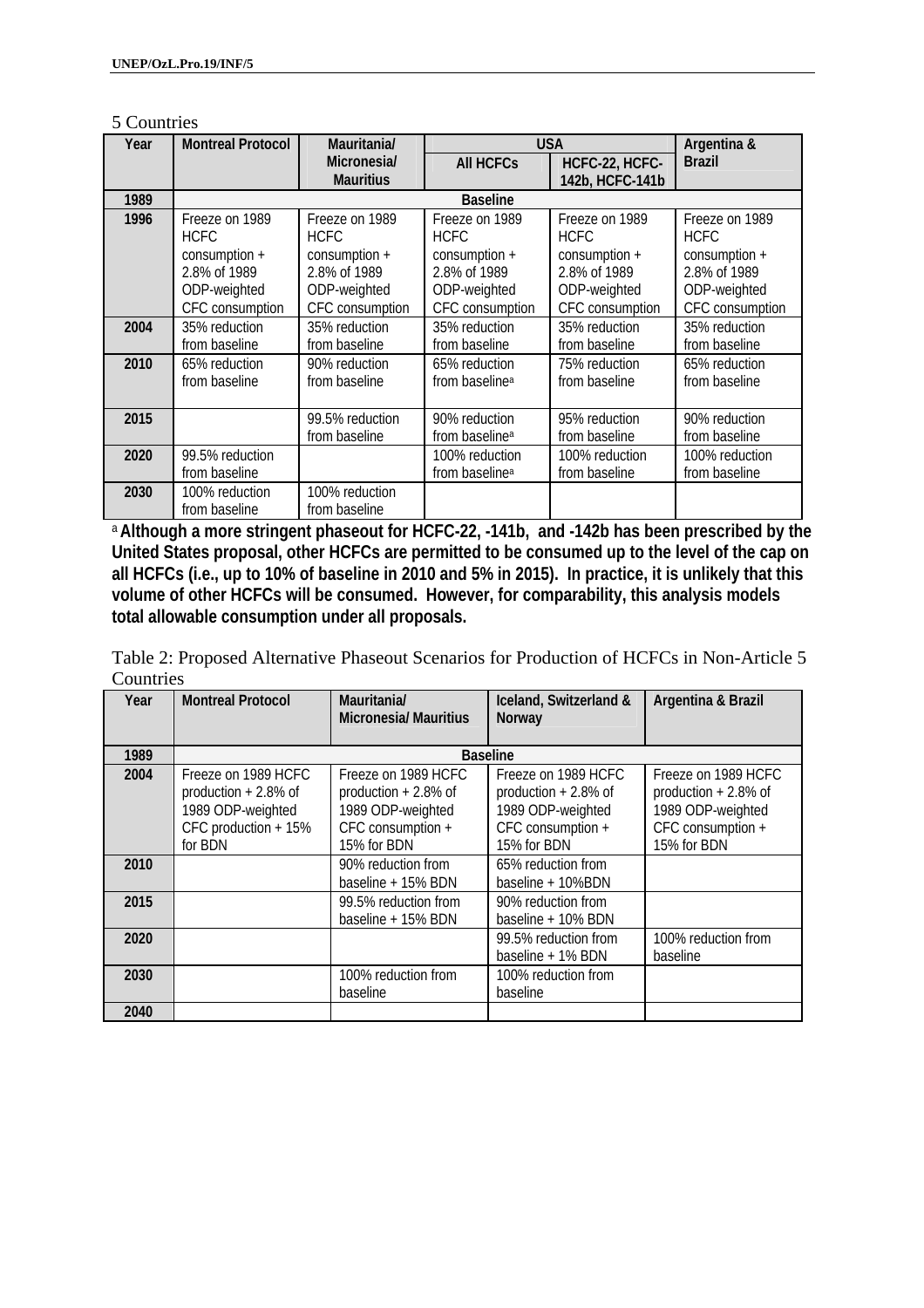| Year | <b>Montreal</b>                                       | Mauritania/                                                                                   | <b>Mauritius</b>                                          | <b>USA</b> <sup>a</sup>              |                                                    | Iceland,                                                      | Argentina & Brazil                   |                                                     |                                  |
|------|-------------------------------------------------------|-----------------------------------------------------------------------------------------------|-----------------------------------------------------------|--------------------------------------|----------------------------------------------------|---------------------------------------------------------------|--------------------------------------|-----------------------------------------------------|----------------------------------|
|      | Protocol                                              | Micronesia                                                                                    |                                                           | <b>All HCFCs</b>                     | <b>HCFC-22,</b><br><b>HCFC-142b,</b><br>HCFC-141bb | Switzerland &<br>Norway                                       | HCFC-22, HCFC-<br>142b, HCFC-141b    | HCFC-21, HCFC-<br>123, HCFC-124,<br><b>HCFC-225</b> | <b>Other HCFCs</b>               |
| 2009 |                                                       |                                                                                               |                                                           |                                      |                                                    |                                                               |                                      |                                                     | 100% reduction in<br>consumption |
| 2010 |                                                       |                                                                                               |                                                           | <b>Baseline</b>                      | <b>Baseline</b>                                    |                                                               | <b>Baseline</b>                      | Baseline                                            |                                  |
| 2011 |                                                       |                                                                                               | <b>Baseline</b><br>Average of                             | Freeze on 2010<br><b>HCFC</b> levels | Freeze on 2010<br><b>HCFC</b> levels               |                                                               |                                      |                                                     |                                  |
| 2012 |                                                       |                                                                                               | 2010-1012                                                 |                                      |                                                    |                                                               | Freeze on 2010<br><b>HCFC</b> levels | Freeze on 2010<br><b>HCFC</b> levels                |                                  |
| 2014 |                                                       |                                                                                               |                                                           |                                      |                                                    | <b>Baseline</b>                                               |                                      |                                                     |                                  |
| 2015 | <b>Baseline</b>                                       | <b>Baseline</b>                                                                               |                                                           |                                      |                                                    | Freeze on the lesser<br>of 2014 or 152% of<br>2005 HCFC level | 20% reduction<br>from baseline       | 10% reduction<br>from baseline                      |                                  |
| 2016 | Freeze on 2015<br><b>HCFC</b><br>consumption<br>level | Freeze on lesser of<br>2015 HCFC<br>consumption level<br>or [100% + X%] of<br>2006 HCFC level | Freeze on<br>average of<br>2010-2012<br><b>HCFC</b> level |                                      |                                                    |                                                               |                                      |                                                     |                                  |
| 2020 |                                                       | 65% reduction from<br>baseline                                                                | 65% reduction<br>from baseline                            | 65% reduction<br>from baseline       | 75% reduction<br>from baseline                     | 35% reduction from<br>baseline                                | 40% reduction<br>from baseline       | 20% reduction<br>from baseline                      |                                  |
| 2025 |                                                       | 90% reduction from<br>baseline                                                                | 90% reduction<br>from baseline                            | 90% reduction<br>from baseline       | 95% reduction<br>from baseline                     | 65% reduction from<br>baseline                                | 65% reduction<br>from baseline       | 30% reduction<br>from baseline                      |                                  |
| 2030 |                                                       | 99.5% reduction<br>from baseline                                                              | 99.5%<br>reduction from<br>baseline                       | 100% reduction<br>from baseline      | 100% reduction<br>from baseline                    | 99.5% reduction<br>from baseline                              | 100% reduction<br>from baseline      | 40% reduction<br>from baseline                      |                                  |
| 2035 |                                                       |                                                                                               |                                                           |                                      |                                                    |                                                               |                                      | 95% reduction<br>from baseline                      |                                  |
| 2040 | 100% reduction<br>from baseline                       | 100% reduction<br>from baseline                                                               | 100% reduction<br>from baseline                           |                                      |                                                    | 100% reduction from<br>baseline                               |                                      | 100% reduction<br>from baseline                     |                                  |

Table 3: Proposed Alternative Phaseout Scenarios for Consumption of HCFCs in Article 5 Countries

a This summary combines all four elements of the U.S. proposal: (1) adding interim reduction steps for A5 Parties; (2) setting an earlier baseline date for A5 Parties; (3) setting an earlier phaseout date for non-A5 and A5 Parties; and (4) phasing out HCFCs on a "Worst First" basis.

b The U.S. proposal considers HCFC-22, HCFC-141b, and HCFC-142b to be the "worst" and recommends that this group should be subject to advanced phaseout reductions.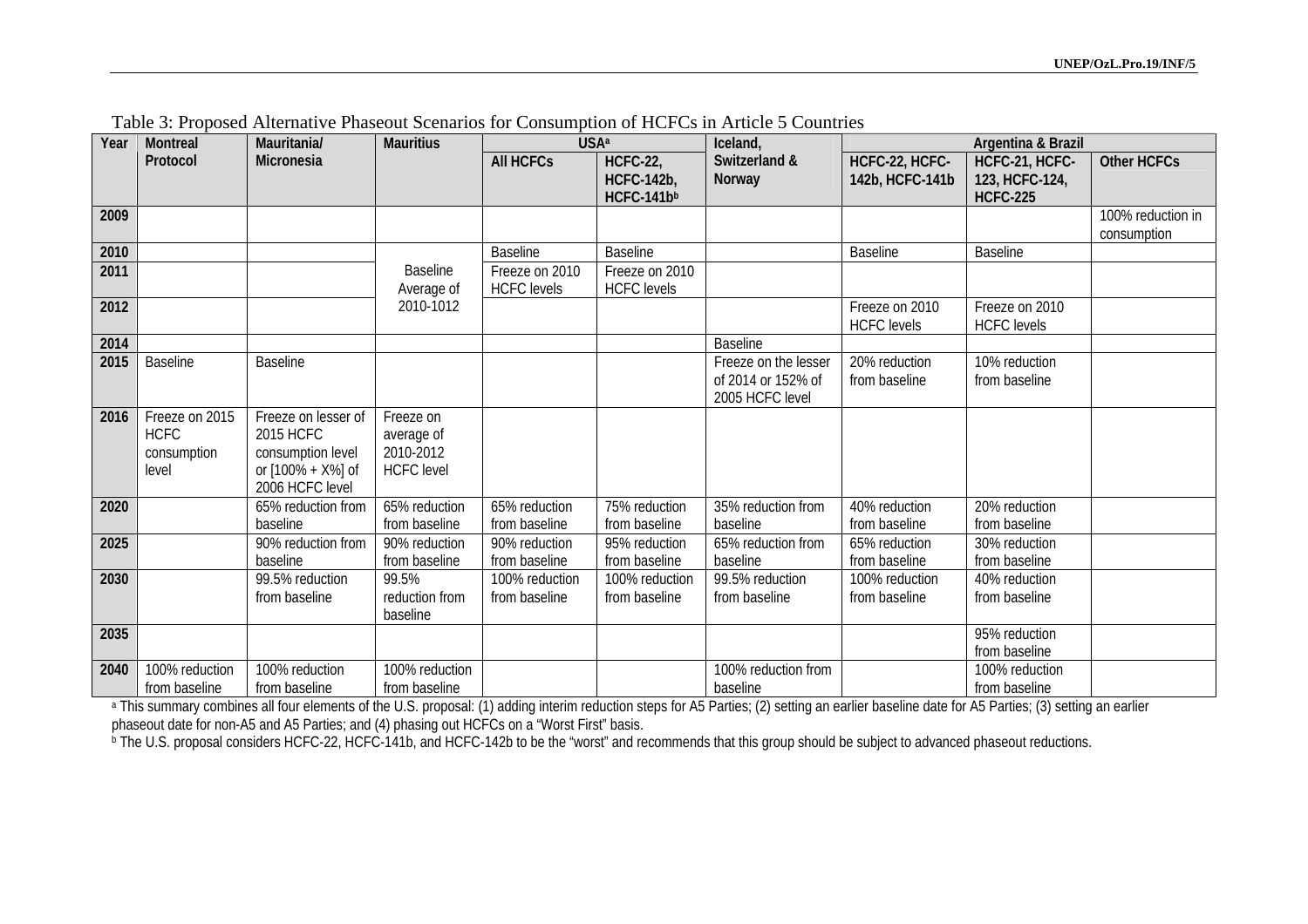| Year | <b>Montreal Protocol</b>                                                                | <b>Mauritania/ Micronesia</b>                                                                                   | <b>Mauritius</b>                                          | Iceland, Switzerland &                                                                                               | Argentina & Brazil                                  |                                                     |                                 |
|------|-----------------------------------------------------------------------------------------|-----------------------------------------------------------------------------------------------------------------|-----------------------------------------------------------|----------------------------------------------------------------------------------------------------------------------|-----------------------------------------------------|-----------------------------------------------------|---------------------------------|
|      |                                                                                         |                                                                                                                 |                                                           | Norway                                                                                                               | HCFC-22, HCFC-<br>142b, HCFC-141b                   | <b>HCFC-21, HCFC-123,</b><br>HCFC-124, HCFC-<br>225 | <b>Other HCFCs</b>              |
| 2009 |                                                                                         |                                                                                                                 |                                                           |                                                                                                                      |                                                     |                                                     | 100% reduction in<br>production |
| 2010 |                                                                                         |                                                                                                                 |                                                           |                                                                                                                      | <b>Baseline</b>                                     | <b>Baseline</b>                                     |                                 |
| 2011 |                                                                                         |                                                                                                                 | Baseline Average of                                       |                                                                                                                      |                                                     |                                                     |                                 |
| 2012 |                                                                                         |                                                                                                                 | 2010-2012 production                                      |                                                                                                                      | Freeze on 2010<br><b>HCFC</b> consumption<br>levels | Freeze on 2010<br><b>HCFC</b> consumption<br>levels |                                 |
| 2014 |                                                                                         |                                                                                                                 |                                                           | <b>Baseline</b>                                                                                                      |                                                     |                                                     |                                 |
| 2015 | <b>Baseline</b>                                                                         | <b>Baseline</b>                                                                                                 |                                                           | Freeze on the lesser of<br>the average production<br>and consumption in<br>2014 or 152% of 2005<br>average + 15% BDN | 20% reduction from<br>baseline + 15% BDN            | 10% reduction from<br>baseline + 15% BDN            |                                 |
| 2016 | Freeze on average<br>of 2015 HCFC<br>production and<br>consumption $+15%$<br><b>BDN</b> | Freeze on lesser of 2015<br><b>HCFC</b> consumption level<br>or $[100\% + X\%]$ of 2006<br>HCFC level + 15% BDN | Freeze on average of<br>2010-2012 HCFC<br>level + 15% BDN |                                                                                                                      |                                                     |                                                     |                                 |
| 2020 |                                                                                         | 65% reduction from<br>baseline + 15% BDN                                                                        | 65% reduction from<br>baseline + 15% BDN                  | 35% reduction from<br>baseline + 10% BDN                                                                             | 40% reduction from<br>baseline + 15% BDN            | 20% reduction from<br>baseline + 15% BDN            |                                 |
| 2025 |                                                                                         | 90% reduction from<br>baseline + 15% BDN                                                                        | 90% reduction from<br>baseline + 15% BDN                  | 65% reduction from<br>baseline + 10% BDN                                                                             | 65% reduction from<br>baseline + 15% BDN            | 30% reduction from<br>baseline + 15% BDN            |                                 |
| 2030 |                                                                                         | 99.5% reduction from<br>baseline + 15% BDN                                                                      | 99.5% reduction from<br>baseline + 15% BDN                | 99.5% reduction from<br>baseline + 1% BDN                                                                            | 100% reduction from<br>baseline                     | 40% reduction from<br>baseline + 15% BDN            |                                 |
| 2035 |                                                                                         |                                                                                                                 |                                                           |                                                                                                                      |                                                     | 95% reduction from<br>baseline+ 15% BDN             |                                 |
| 2040 |                                                                                         | 100% reduction from<br>baseline                                                                                 | 100% reduction from<br>baseline                           | 100% reduction from<br>baseline                                                                                      |                                                     | 100% reduction from<br>baseline                     |                                 |

Table 4: Proposed Alternative Phaseout Scenarios**a** for Production of HCFCs in Article 5 Countries

a The adjustments proposed by the United States do not include specific phase-down steps for production; hence only reductions in consumption and emissions are analyzed under the U.S. proposal.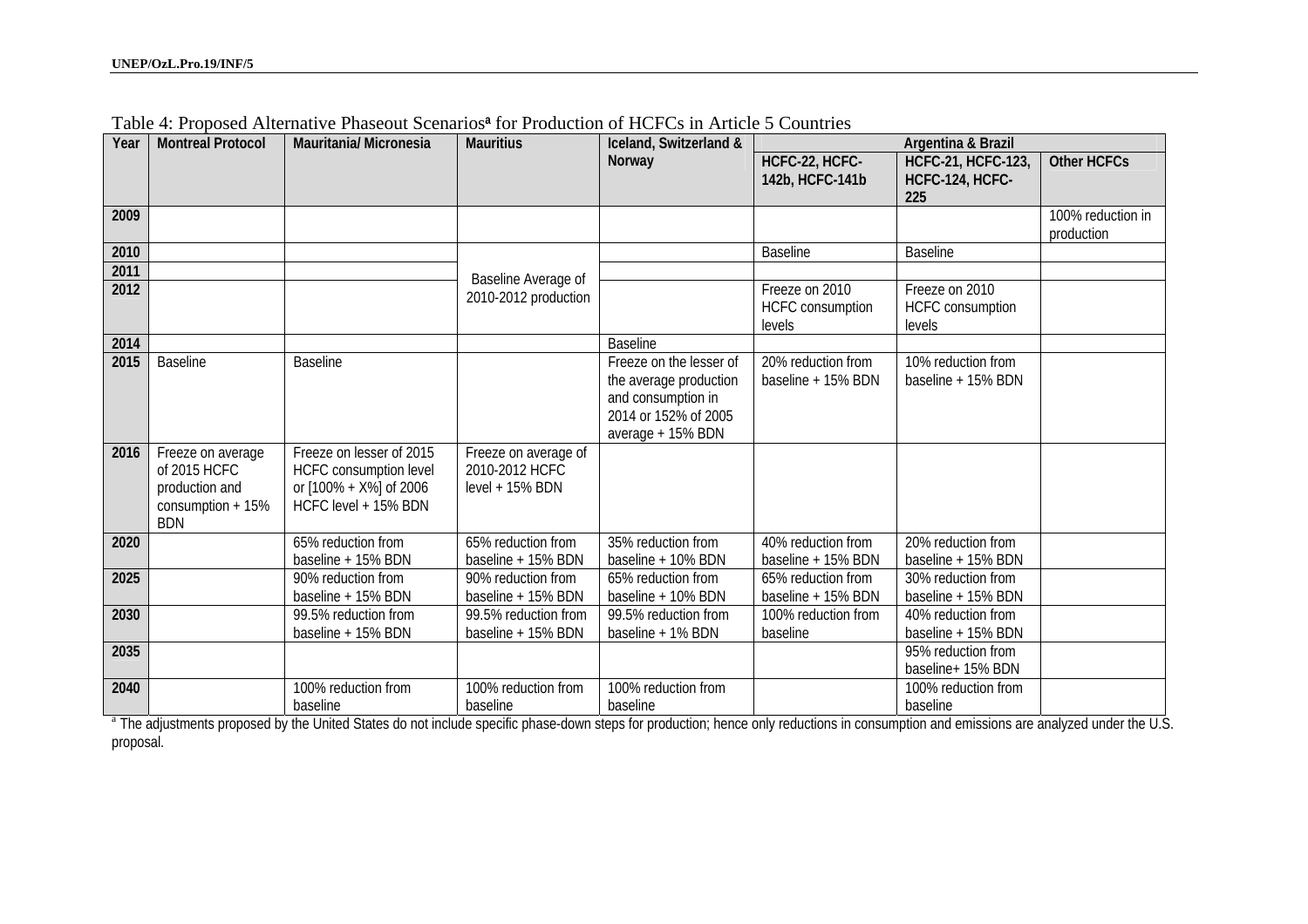## **Methodology**

l

(a) Developing HCFC Production and Consumption Baselines

To develop baselines, it was assumed that HCFC production and consumption will equal the maximum allowable for both Article 5 (A5) and non-Article 5 (non-A5) Parties in future years. In actuality, production and consumption have often been below HCFC caps imposed by the Montreal Protocol. For example, in 2004, HCFC consumption by non-A5 countries was less than 11,000 ODP metric tons, far less than the allowed cap of almost 24,000 ODP metric tons. This is likely due in part to the fact that many countries have adopted their own regulations that are stricter than the phaseout schedule of the Montreal Protocol. For example, the European Commission's Regulation (EC) No 2037/2000 prohibits the use of HCFCs in solvent applications after 2001, in foams after 2004, and in refrigeration/AC equipment after 2010. As a result, the actual reductions may be less than the reductions calculated in this memorandum. Further analysis could be undertaken to more accurately estimate these reductions by taking into account existing national regulations.

Historical HCFC production and consumption data was obtained in aggregate for A5 and non-A5 countries from UNEP's website. The time series includes 1986 and 1989-2005.<sup>2, 3</sup>

In order to project future production and consumption of HCFCs for the purpose of comparing the proposed adjustments, it was assumed that production and consumption would be maximized, and therefore production and consumption under the baseline is set equal to the cap as defined by the Montreal Protocol. Since the caps on production and consumption of HCFCs in A5 countries will not enter into effect until 2016, growth through 2015 was projected as follows:

- For **consumption**, the average growth rate for 2000 through 2004 (12%) was used to project A5 consumption for 2005 through 2015. These years were chosen to provide what ICF considered a "reasonable" future consumption projection; the inclusion of earlier years in the time series would yield a much higher average growth rate.
- For **production**, a future growth rate of 5% was used to project HCFC production in A5 countries. This rate is based on an average estimate developed by the World Bank<sup>4</sup> for growth in HCFC-22 production in China.<sup>5</sup>

Consumption baseline estimates were developed through 2030 for A5 and 2040 for non-A5 countries based on the current HCFC phaseout schedules. Production baseline estimates were developed through 2040 for both A5 and non-A5 countries because no phaseout date is specified for HCFC production in the Montreal Protocol and thus non-A5 countries may continue to produce HCFCs to service demand in non-A5 countries through 2040.

<sup>&</sup>lt;sup>2</sup> 2005 data were not used for the consumption analysis because data had not been finalized and appeared to be incomplete.

<sup>&</sup>lt;sup>3</sup> Published projections such as the TEAP HCFC Task Force Report (May 2003) were considered as sources of data for this analysis, however the data were not utilized due to unrealistically low estimates for the early portion of the time series. In particular, projections for 2002 through 2005 were significantly lower than the UNEP reported data for this period. However, TEAP's projections for HCFC demand in 2010 and 2015 are comparable to those which were derived using the average growth rate of consumption.

<sup>&</sup>lt;sup>4</sup> World Bank. "HCFC-22 and Unavoidable Co-production of HFC-23 and CTC." Presentation given by Erik Pedersen at the 9th Annual Financial Agents Workshop at the World Bank in Washington, D.C.,March 31 - April 1, 2005.

 $5\text{ }$ The average historical growth rate was not employed in the production projections; this rate averaged 22% for 2000 through 2004 leading to estimated production that surpassed projected demand, a situation that was not considered realistic.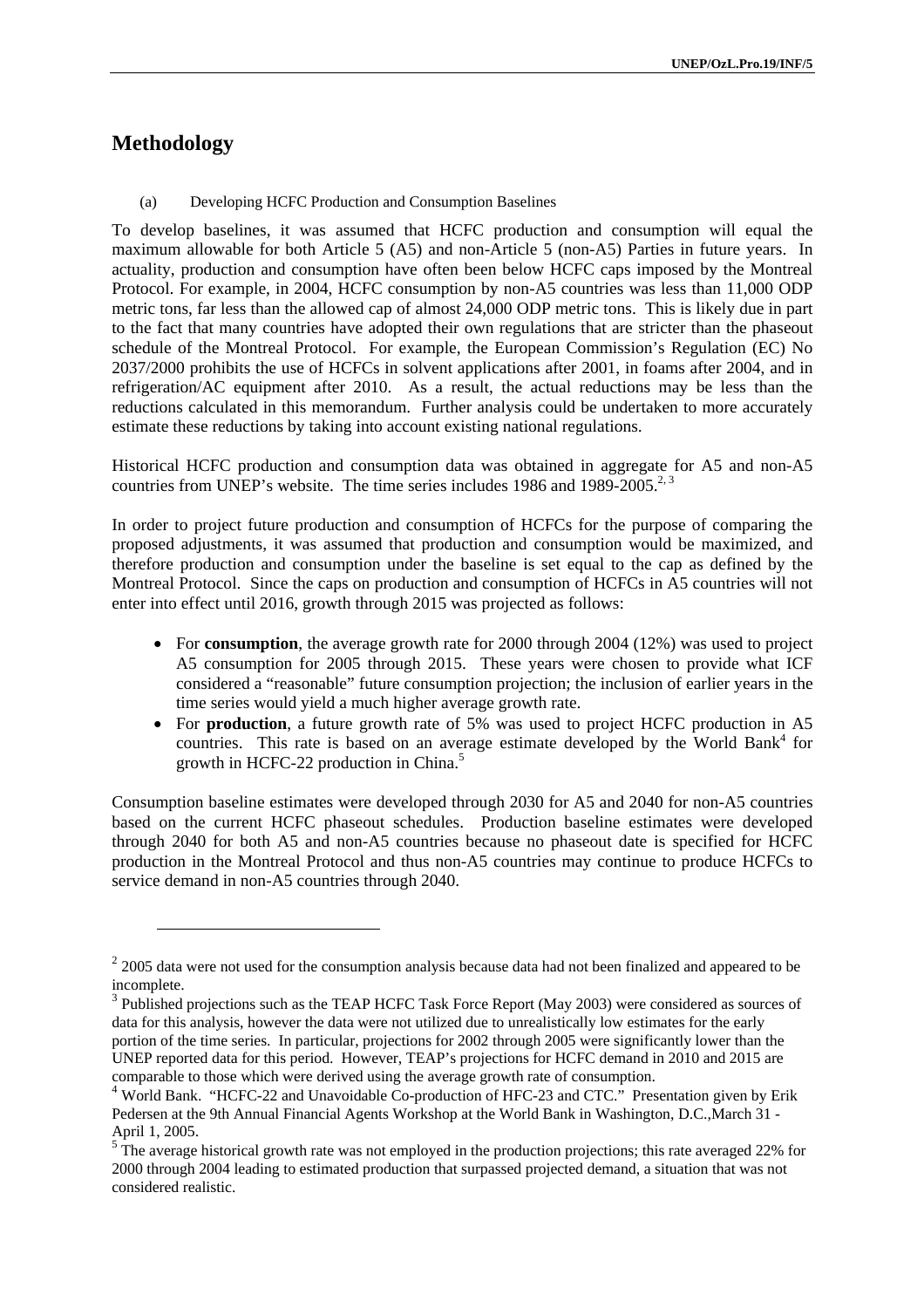l

Two baselines were developed for production in A5 and non-A5 countries: one including maximum allowable production for basic domestic needs (BDN), and one excluding BDN production. As a result, it was possible to calculate the incremental production reductions associated exclusively with proposed adjustments on controlled production and BDN production.

(b) Estimating Production, Consumption, and Emission Reductions Associated with Reduced HCFC Consumption

The additional phase-down steps proposed by each Party are summarized in Section 0 above; this section describes the general assumptions used to calculate production, consumption, and emission reductions based on these phase-down steps. For each Party's proposed adjustments on production, two scenarios were calculated, one that includes the additional allowances associated with production for BDN, and one that excludes these estimates.

In order to calculate GWP-weighted reductions for each proposed adjustment, total production and consumption were disaggregated into HCFC-22, HCFC-141b, and 'other HCFCs,' where HCFC-123 was used as a proxy for 'other HCFCs.'<sup>6</sup> The method for determining production and consumption of HCFC-22, HCFC-141b, and other HCFCs for developing and developed countries is summarized below:

- For **developing countries**, the distribution of HCFCs by chemical was based on preliminary results from a draft UNDP survey study that was disseminated at the Stockholm Group meeting in The Hague, Netherlands, in February 2007. These preliminary results were based on 9 surveys received from countries in the Latin America, the Middle East, South Asia, and Southeast Asia regions.
- For **developed countries**, the disaggregation of HCFCs by chemical was based on U.S. consumption patterns in the year 2000 (prior to the phaseout of HCFC-141b), as modeled in the U.S. EPA's Vintaging Model (version VM IO file  $12{\text -}26{\text -}06$ ).<sup>7</sup> This information is used by permission of the US EPA to help facilitate the standardization of the various analyses of the OECD proposals, and also because the information was available off-the-shelf in the time necessary for this analysis.

To calculate emissions, estimated reductions in consumption of HCFCs were translated into emission reductions using the following 'emission-to-consumption' ratios: 71% for HCFC-22, 15% for HCFC-141b, and 44% for 'other HCFCs.' These ratios were developed based on U.S. consumption and emissions patterns as modeled in the US EPA's Vintaging Model and reflect the relationship between annual emissions from HCFC equipment and annual HCFC consumption for the United States.<sup>8</sup> Again, this information was available off-the-shelf in time for this analysis, and is used by permission of the US EPA.

These assumptions and others used for this analysis are summarized in Table 5.

<sup>&</sup>lt;sup>6</sup> The ODP and direct GWP of HCFC-123 were used as a proxy for "other HCFCs," since it is assumed that HCFC-123 accounts for the majority of other HCFC use and has low GWP values, thereby providing a conservative estimate of consumption reductions.

<sup>&</sup>lt;sup>7</sup> The year 2000 was chosen to represent a mature market for HCFCs prior to the phaseout of higher ODP HCFCs in the United States.

<sup>&</sup>lt;sup>8</sup> The emission-to-consumption ratios were taken from the modeled year 2000 from the Vintaging Model, and are generally representative of a mature, but not yet declining, market, thus they are assumed to be an appropriate rule of thumb to estimate emissions relative to consumption across all HCFC-using end-uses.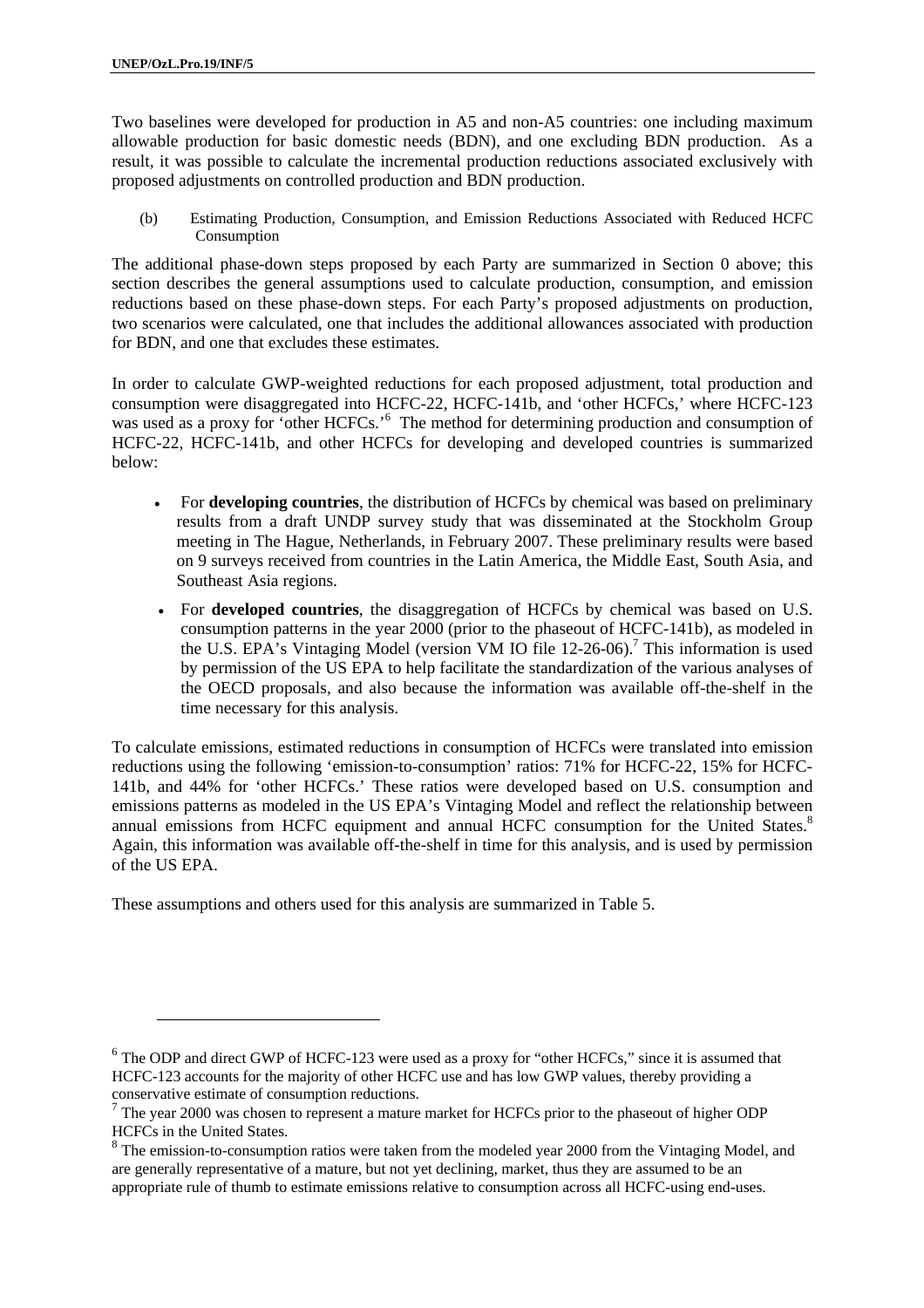| <b>HCFC Type</b> | Article 5 Countries (% ODP-<br>weighted HCFC Consumption) | Non Article 5 (%ODP-<br>weighted Consumption) | <b>ODP</b> | <b>Direct</b><br><b>GWP</b> | <b>Ratio of Emissions</b><br>to Consumption |
|------------------|-----------------------------------------------------------|-----------------------------------------------|------------|-----------------------------|---------------------------------------------|
| HCFC-22          | 49.3%                                                     | 44.9%                                         | 0.055      | .780                        | 71%                                         |
| HCFC-141b        | 49.3%                                                     | 44.6%                                         | 0.11       | 713                         | 15%                                         |
| Other            | 1.4%                                                      | 5.7%                                          | 0.04       | 76                          | 44%                                         |

#### Table 5. Assumptions**<sup>a</sup>**

aSources: ODP values are taken from the Montreal Protocol (UNEP 2003). Note that UNEP provides a range of 0.02-0.06 for HCFC-123, the HCFC used as proxy for 'Other'; the median of this range was selected for this analysis. GWP values are taken from IPCC/TEAP (2005).

Note: The SROC (IPCC/TEAP (2005)) reports different percentage breakouts for HCFC emissions: between 75-85% for HCFC-22, between 7-17% for HCFC-141b, and 8% for other HCFCs, depending on whether the bottom-up or top-down approach (based on atmospheric concentrations) is used. These percentages vary significantly from what is reported here because they are based on emissions in metric tons, whereas the percentages reported in the table above are based on consumption of HCFC in ODP-weighted tons. Because HCFC-141b has a high ODP, in a breakout based on ODP-weighted consumption, HCFC-141b appears to account for a higher percentage of consumption than it actually does in real tonnage. Because the percentages of HCFC emissions by HCFC type in the SROC are not disaggregated by developed and developing countries, assumptions from the UNDP preliminary survey results and the EPA's Vintaging Model were applied in this analysis.

## **Estimates of HCFC Reductions under Proposed Scenarios**

(c) HCFC Consumption and Emission Reductions

Table 6 presents the total reductions in HCFC consumption and emissions for each proposed scenario relative to HCFC consumption and emissions under baseline. Note that very broad assumptions were required to translate consumption estimates into emission estimates; constant ratios of emissions-toconsumption were assumed based on available statistics for the United States. These ratios may not be representative of the world, and should only be considered a general order-of-magnitude estimate of emission estimates. In addition, to model emission reductions and disaggregate consumption by HCFC, another set of broad assumptions was required, based on information obtained regarding the mix of A5 and non-A5 HCFC consumption by species.

Figure 1 and Figure 2 below represent the projected HCFC consumption over time for A5 and non-A5 countries, respectively.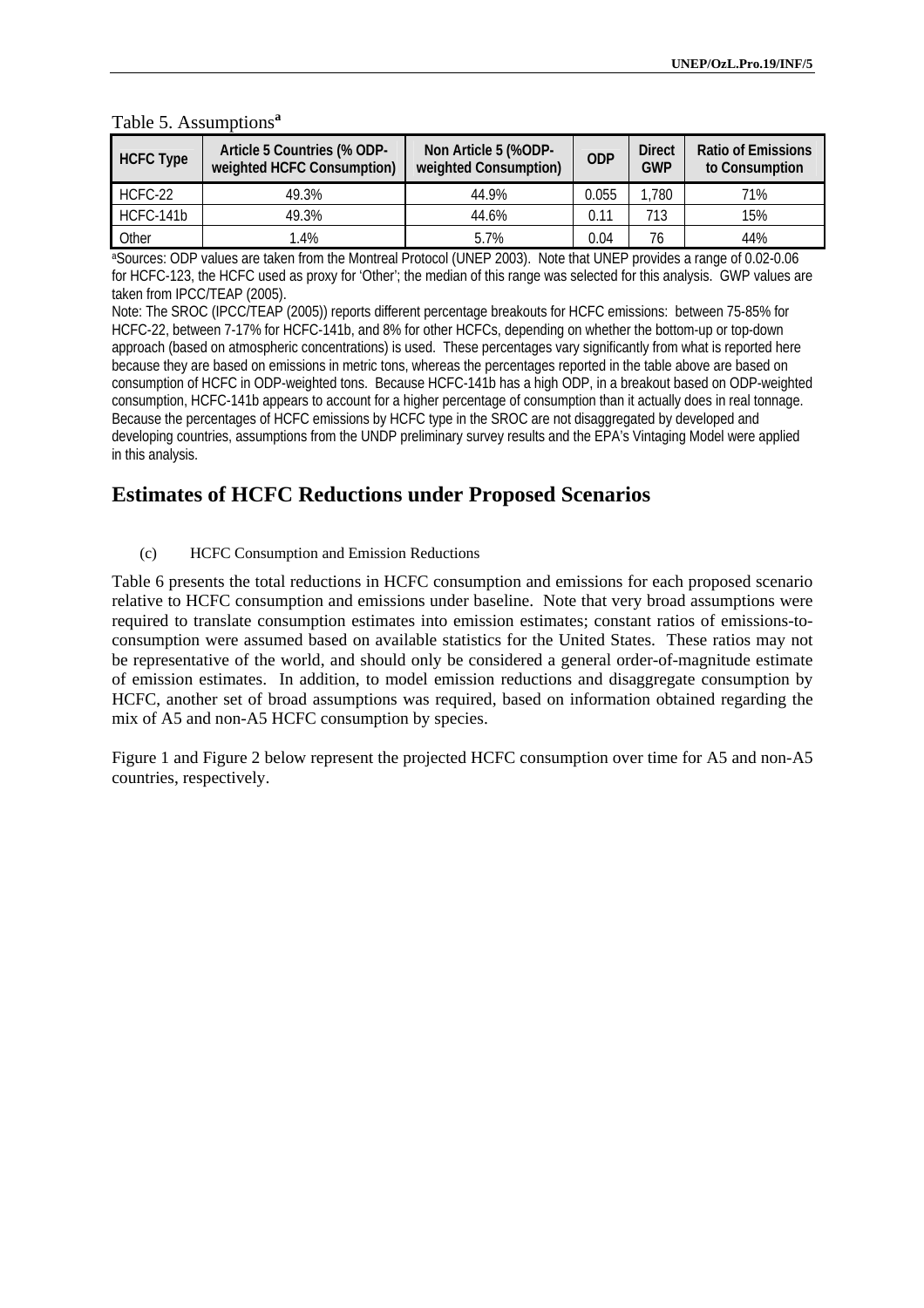|                                                         |                   | Mauritania &<br><b>Micronesia</b> | <b>Mauritius</b> | <b>USA</b>       | Iceland,<br>Switzerland<br>and Norway | Argentina &<br><b>Brazil</b> |
|---------------------------------------------------------|-------------------|-----------------------------------|------------------|------------------|---------------------------------------|------------------------------|
| <b>ODP Weighted</b>                                     | NonA <sub>5</sub> | 63.563                            | 63.563           | 1,842 b          | 0                                     | 1,842                        |
| <b>Consumption (ODP</b>                                 | A <sub>5</sub>    | 1,172,997                         | 1,320,326        | 1,429,188        | 1,319,146                             | 1,363,907                    |
| weighted MT)                                            | <b>TOTAL</b>      | 1,236,560                         | 1,383,889        | 1,431,030        | 1,319,146                             | 1,365,749                    |
| <b>GWP Weighted</b>                                     | NonA <sub>5</sub> | 1,212                             | 1,212            | 452 b            | 0                                     | 35                           |
| Consumption                                             | A <sub>5</sub>    | 22,499                            | 25,325           | 27,895           | 25,303                                | 26,220                       |
| (MMTCO <sub>2</sub> E) <sub>a</sub>                     | <b>TOTAL</b>      | 23,711                            | 26,537           | 28,347           | 25,303                                | 26,256                       |
| <b>ODP Weighted</b>                                     | NonA5             | 28,265                            | 28,265           | 846 b            | 0                                     | 819                          |
| <b>Emissions (ODP</b><br>weighted MT)                   | A <sub>5</sub>    | 504,598                           | 567,976          | 614,432          | 567,468                               | 586,677                      |
|                                                         | <b>TOTAL</b>      | 532,863                           | 596,241          | 615,278          | 567,468                               | 587,496                      |
|                                                         | NonA5             | 755                               | 755              | 290 <sub>b</sub> | 0                                     | 22                           |
| <b>GWP Weighted</b><br>Emissions (MMTCO2E) <sup>a</sup> | A <sub>5</sub>    | 13,855                            | 15,595           | 17,187           | 15,581                                | 16,147                       |
|                                                         | <b>TOTAL</b>      | 14,609                            | 16,350           | 17,476           | 15,581                                | 16,169                       |

Table 6: Aggregate Reduction in HCFC Consumption and Emissions under Each Proposed Adjustment

<sup>a</sup> For this analysis, direct global warming potentials (GWPs) are taken from IPCC/TEAP (2006). Special Report on Safeguarding the Ozone Layer and the Global Climate System: Issues Related to Hydrofluorocarbons and Perfluorocarbons. p. 162. Available online at: http://www.ipcc.ch/pub/reports.htm

**b** Although a more stringent phaseout for HCFC-22, -141b, and -142b in non-Article 5 countries **has been prescribed by the United States proposal, other HCFCs are permitted to be consumed up to the level of the cap on all HCFCs (i.e., up to 10% of baseline in 2010 and 5% in 2015). In practice, it is unlikely that this volume of other HCFCs will be consumed. However, for comparability, this analysis models total allowable consumption under all proposals.**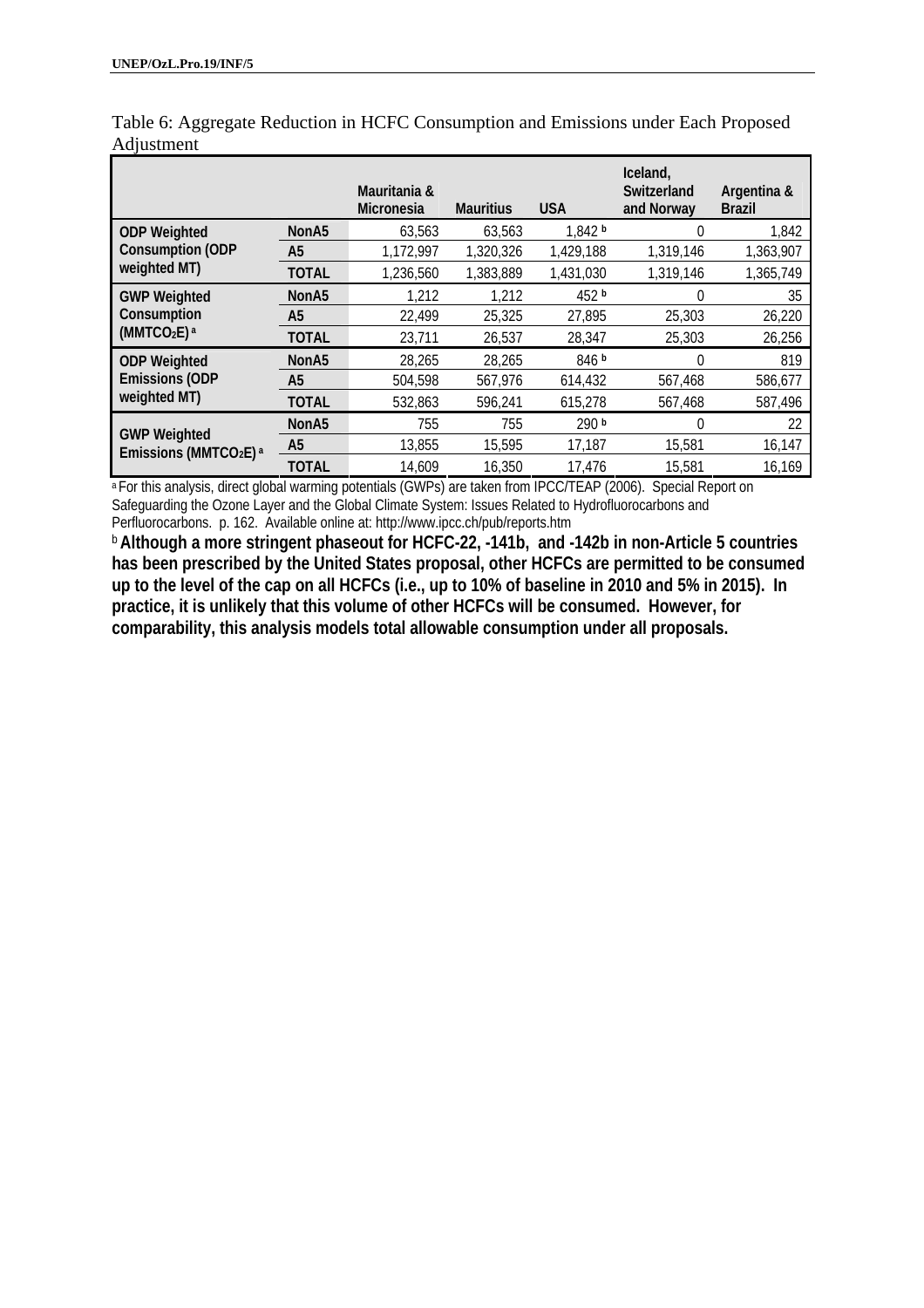

Figure 1. HCFC Consumption in Article 5 Countries Associated with the Proposed Adjustments to the HCFC Phaseout Schedule

**Consumption in Article 5 Countries**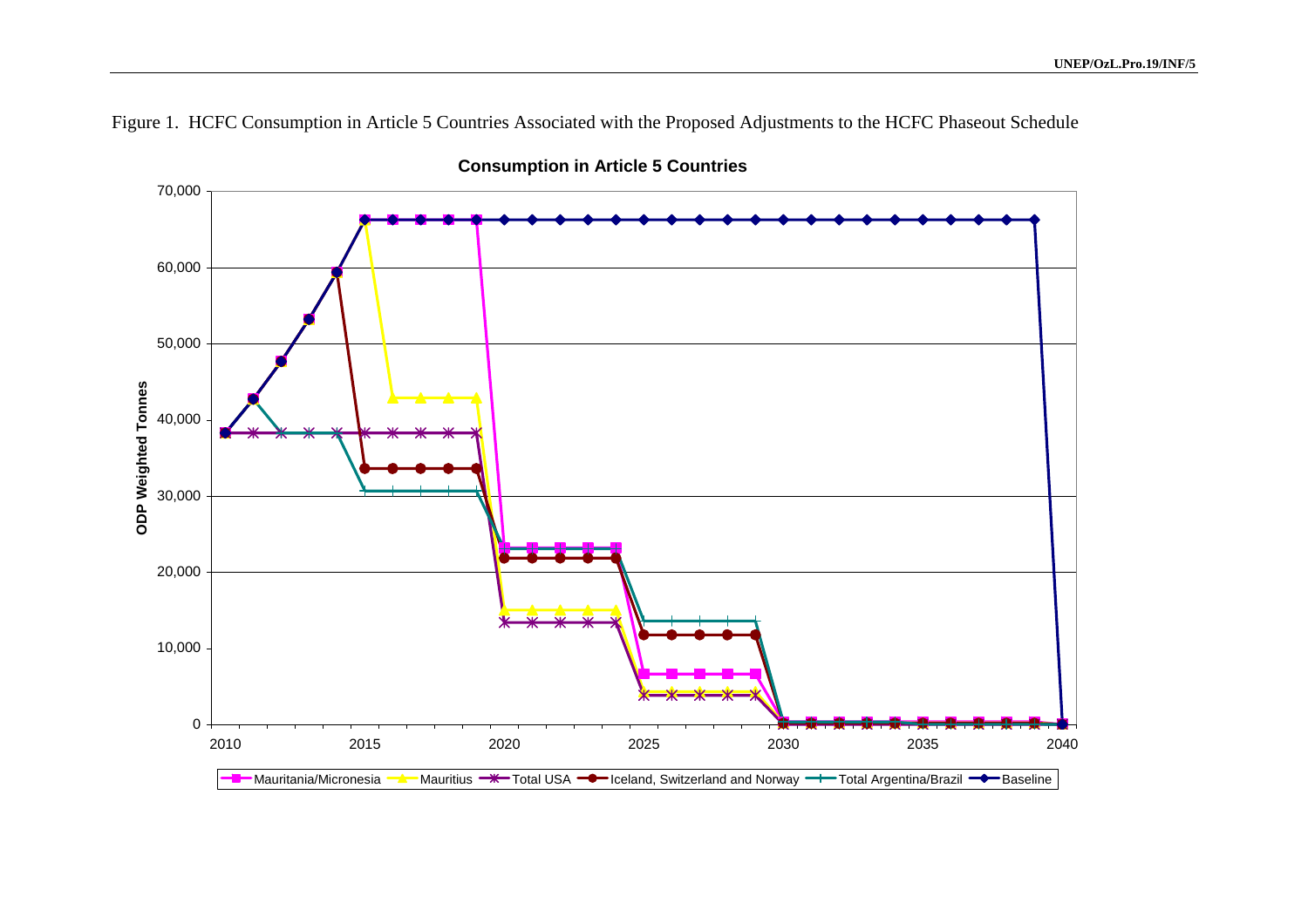#### **UNEP/OzL.Pro.19/INF/5**

30,000 25,000 20,000 **ODP Weighted Tonnes ODP Weighted Tonnes** 15,000 10,000 5,000 0 2005 2010 2015 2020 2025**Mauritania/Micronesia** a **A** Mauritius **W** Total USA **-C** Iceland, Switzerland and Norway - Argentina/ - Baseline Brazil

**Consumption in Non-Article 5 Countries**

Figure 2. HCFC Consumption in Non-Article 5 Countries Associated with the Proposed Adjustments to the HCFC Phaseout Schedule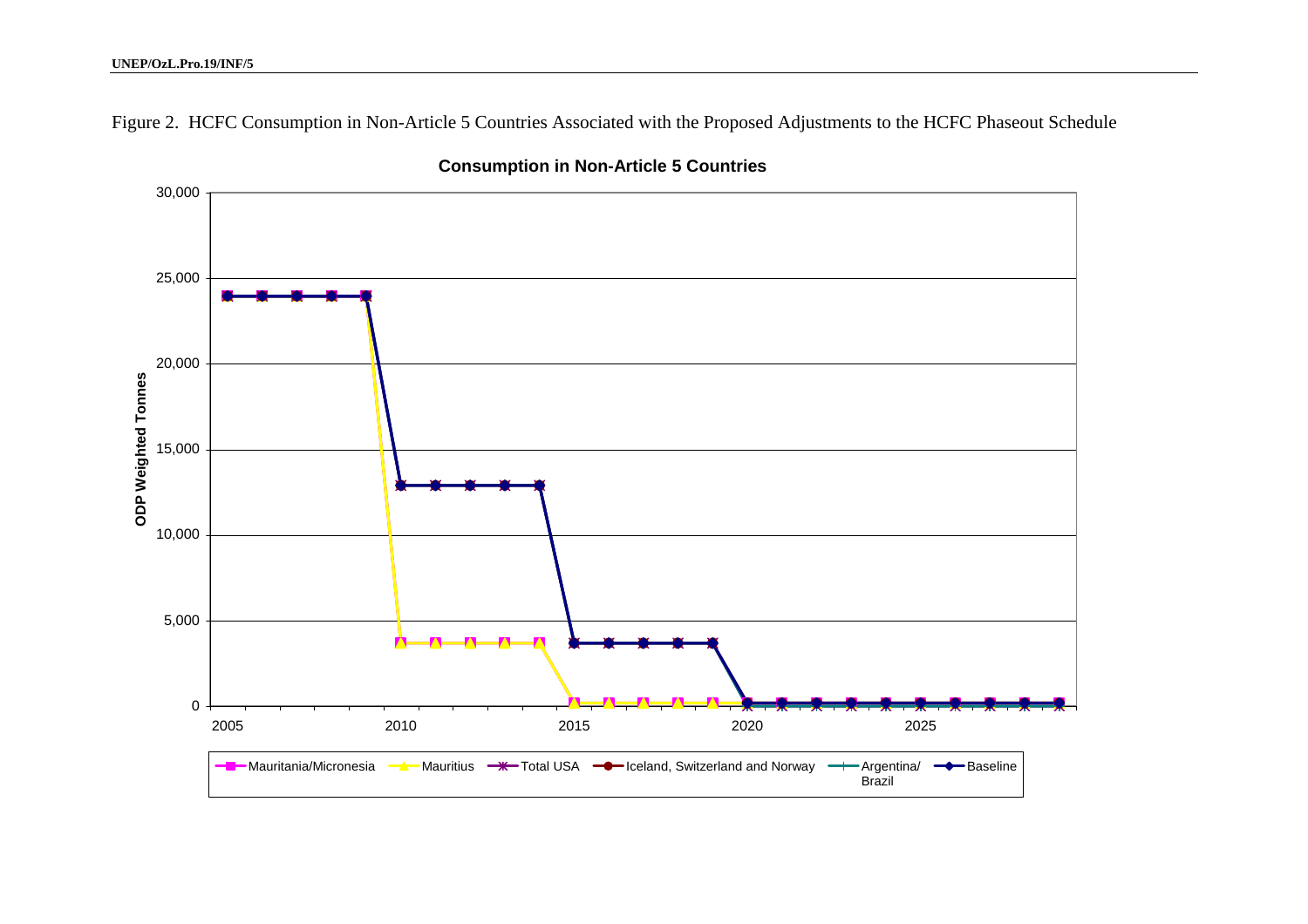#### (d) HCFC Production Reductions

Table 7 and Table 8 present the total reductions in HCFC production for each proposed scenario relative to the HCFC production baseline for the scenarios in ODP weighted tonnes and Million Metric Tonnes  $CO_2$  Equivalent (MMTCO<sub>2</sub>E), respectively. These tables disaggregate the estimates into reductions in the controlled production of HCFCs and reductions in allowances for BDN production. BDN assumptions are included in the proposal summaries in Section 2. Note that the proposal from the United States did not specify an alternate production phaseout schedule, and thus was not included in the production scenarios.

#### Figure 3 and

Figure 4, below represent projected HCFC production, excluding BDN, for A5 and non-A5 countries, respectively.

Figure 5 and Figure 6 represent production estimates inclusive of BDN for A5 and non-A5 countries, respectively.

Table 7: Aggregate Reduction in HCFC Production under Each Proposed Adjustment (ODP Tonnes)

|                              |                   | Mauritania &<br><b>Micronesia</b> | <b>Mauritius</b> | Iceland,<br>Switzerland<br>and Norway | Argentina<br>&<br><b>Brazil</b> |
|------------------------------|-------------------|-----------------------------------|------------------|---------------------------------------|---------------------------------|
| <b>Reduction in</b>          | NonA <sub>5</sub> | 815,867                           | 815,867          | 768,038                               | 554,540                         |
| <b>Controlled Production</b> | A <sub>5</sub>    | 777,743                           | 1,022,347        | 903.468                               | 866,236                         |
|                              | <b>TOTAL</b>      | 1,593,610                         | 1,838,214        | 1,671,506                             | 1,420,776                       |
| <b>Reductions in BDN</b>     | NonA <sub>5</sub> | 41,590                            | 41.590           | 94,272                                | 83,181                          |
| Production                   | A <sub>5</sub>    | $-59,288a$                        | 80,485           | 119,440                               | 75,162                          |
|                              | <b>TOTAL</b>      | $-17,698$                         | 122,076          | 213,712                               | 158,343                         |
|                              | NonA <sub>5</sub> | 857.457                           | 857.457          | 862,310                               | 637,721                         |
| <b>Total Reductions</b>      | A <sub>5</sub>    | 718,455                           | 1,102,832        | 1,022,908                             | 941,398                         |
|                              | <b>TOTAL</b>      | 1,575,913                         | 1,960,290        | 1,885,218                             | 1,579,119                       |

a This scenario allows an increase in BDN production due to a higher calculated baseline; unlike other proposed adjustments, Mauritania and Micronesia's proposed baseline is based on historical consumption rather than an average of consumption and production or only production.

| (NINI U. 2E)                                        |                   |                                   |                  |                                       |                              |
|-----------------------------------------------------|-------------------|-----------------------------------|------------------|---------------------------------------|------------------------------|
|                                                     |                   | Mauritania &<br><b>Micronesia</b> | <b>Mauritius</b> | Iceland,<br>Switzerland<br>and Norway | Argentina &<br><b>Brazil</b> |
| <b>Reduction in</b><br><b>Controlled Production</b> | NonA <sub>5</sub> | 15,550                            | 15,550           | 14.639                                | 10,570                       |
|                                                     | A <sub>5</sub>    | 14,918                            | 19,610           | 17,329                                | 16,675                       |
|                                                     | <b>TOTAL</b>      | 30,468                            | 35,160           | 31,968                                | 27,244                       |
|                                                     | NonA <sub>5</sub> | 793                               | 793              | 1,797                                 | 1,585                        |
| <b>Reductions in BDN</b><br>Production              | A5                | $-1,137a$                         | 1.544            | 2,291                                 | 1,455                        |
|                                                     | TOTAL             | $-344$                            | 2,337            | 4,088                                 | 3,041                        |
|                                                     | NonA <sub>5</sub> | 16,343                            | 16,343           | 16,436                                | 12,155                       |
| <b>Total Reductions</b>                             | A <sub>5</sub>    | 13,781                            | 21,153           | 19,620                                | 18,130                       |
|                                                     | TOTAL             | 30,124                            | 37.497           | 36.056                                | 30,285                       |

Table 8: Aggregate Reduction in HCFC Production under Each Proposed Adjustment  $(MNTCA)$  $E$ 

<sup>a</sup> This scenario allows an increase in BDN production due to a higher calculated baseline; unlike other proposed adjustments, Mauritania and Micronesia's proposed baseline is based on historical consumption rather than an average of consumption and production or only production.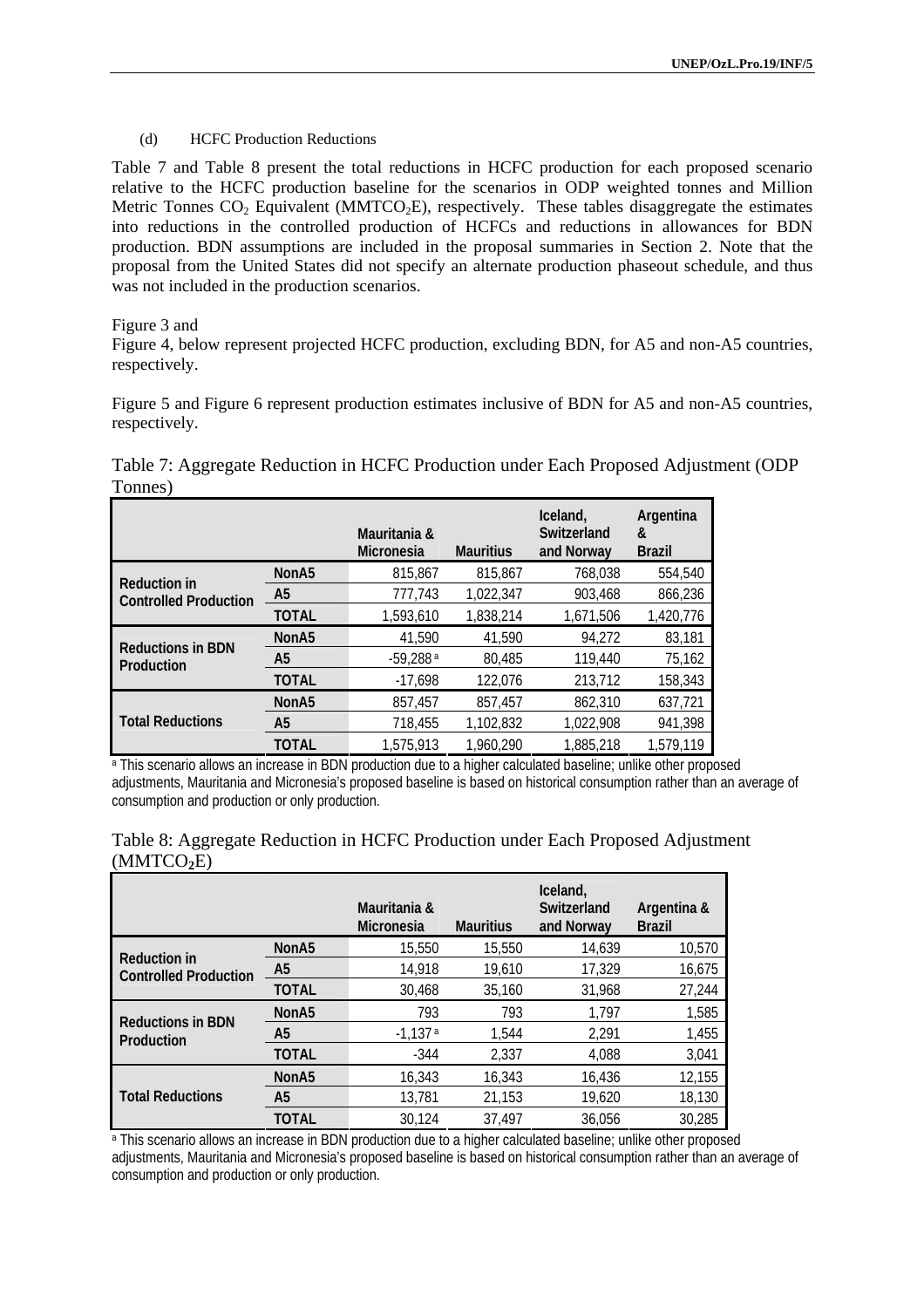

Figure 3. HCFC Production in Article 5 Countries Associated with the Proposed Adjustments to the HCFC Phaseout Schedule, excluding BDN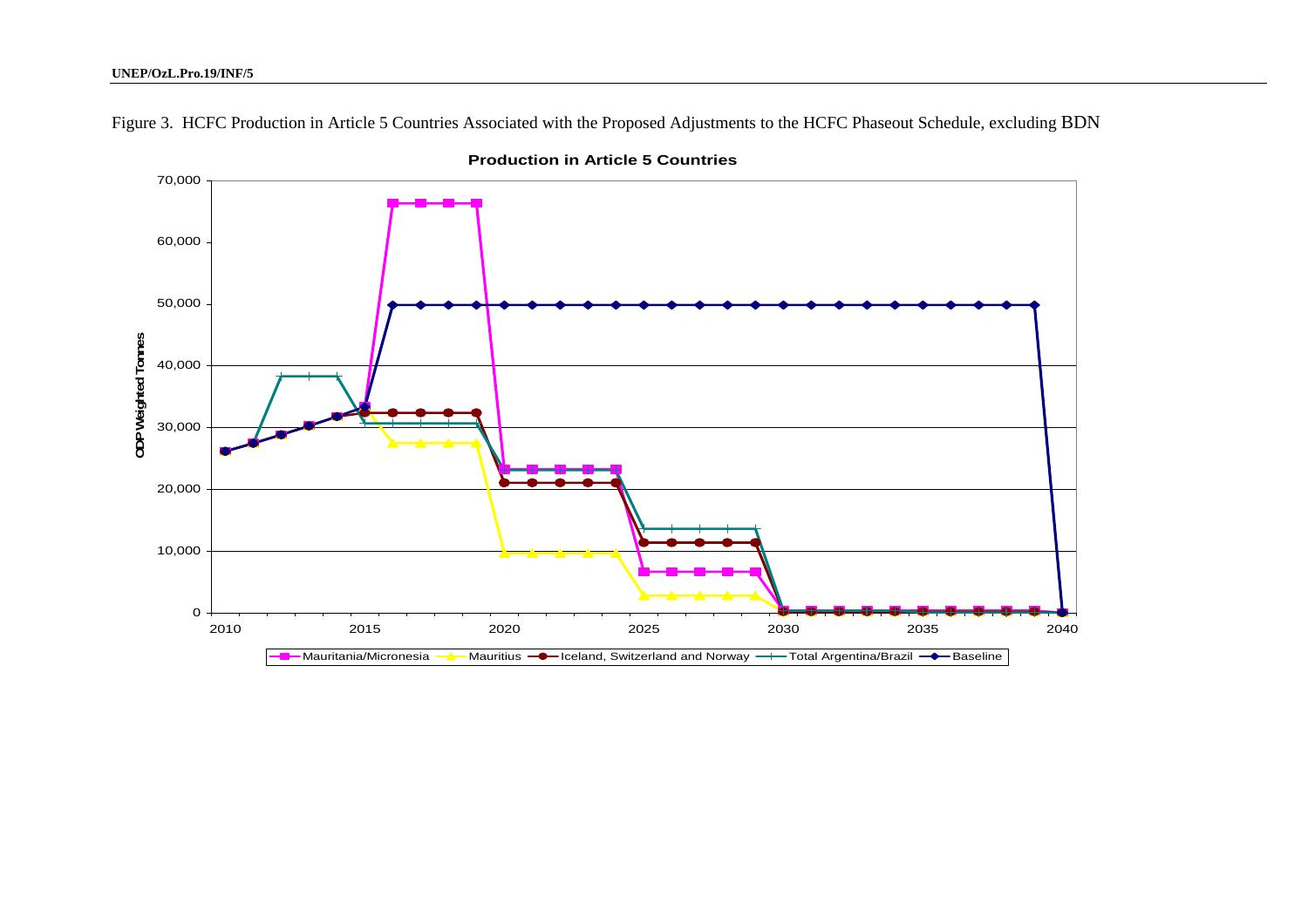Figure 4. HCFC Production in Non-Article 5 Countries Associated with the Proposed Adjustments to the HCFC Phaseout Schedule, excluding BDN



**Production in Non-Article 5 Countries**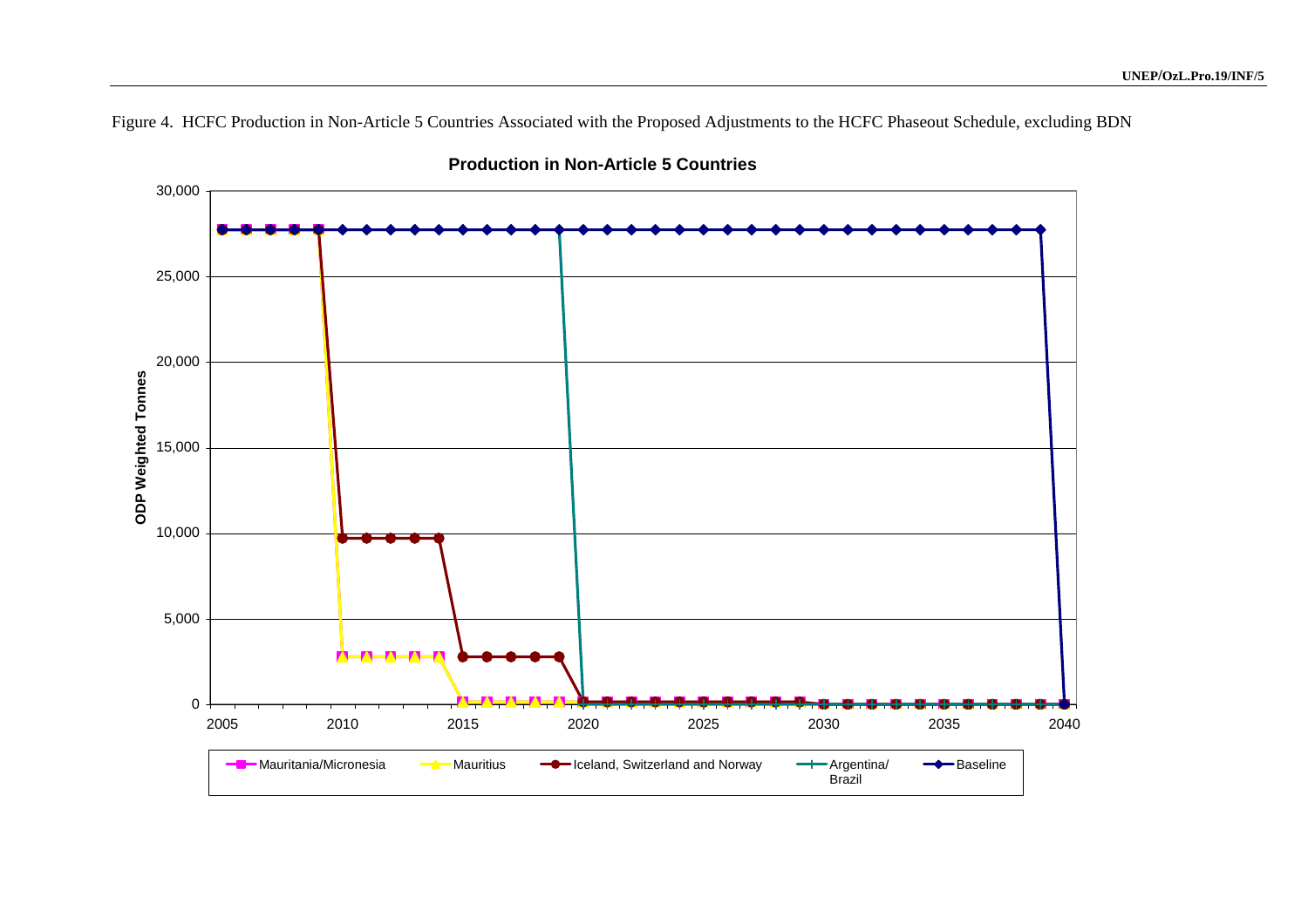Figure 5. HCFC Production in Article 5 Countries Associated with the Proposed Adjustments to the HCFC Phaseout Schedule, including BDN



**Production in Article 5 Countries**